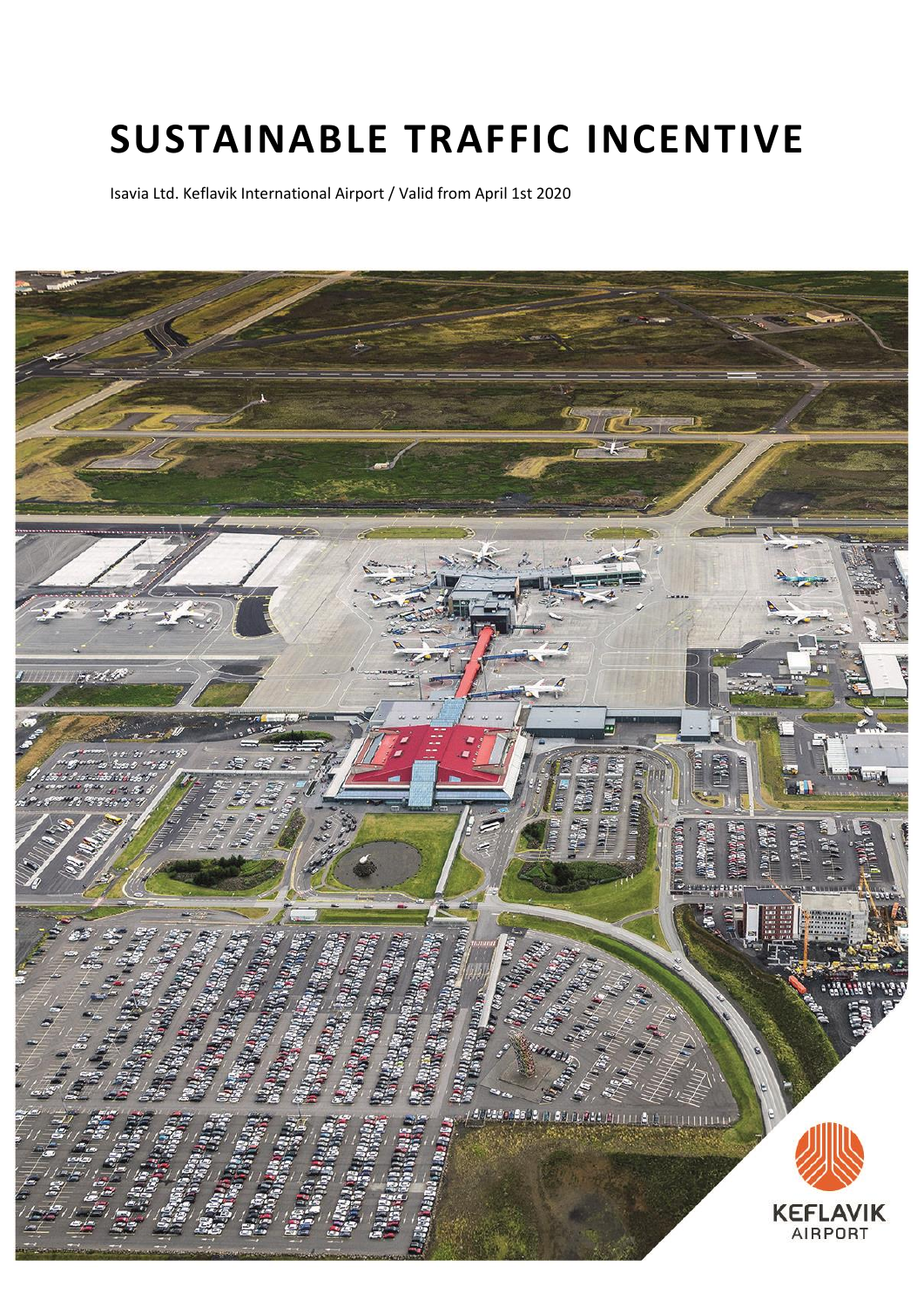

## **Introduction**

The aim of the incentive is to reward airlines contributing to sustainable passenger growth at Keflavik International Airport.

# **Sustainable Traffic Incentive**

The incentive is for all incremental traffic growth above the previous IATA season, subject to the criteria below. Point to point and transfer passengers are incentivised (both arriving and departing passengers are eligible). Growth is calculated on the entire network operated by each individual airline rather than at route level.

The Sustainable Traffic Incentive applies at the following amounts per passenger for incremental traffic:

- Long Haul Destinations
	- o €6.0 for IATA Summer Season (Apr-Oct)
	- o €8.0 for IATA Winter Season (Nov-Mar)
- Short Haul Destinations
	- o €4.0 for IATA Summer Season (Apr-Oct)
	- o €6.0 for IATA Winter Season (Nov-Mar)

Current Airport Charges for Keflavik International Airport are available on the airport's website: <http://b2b.kefairport.is/English/Airlines/Airport-Facts/Charges/>

Short Haul Destinations are all destinations inside geographic Europe with the addition of Greenland

Long Haul Destinations are all destinations outside geographic Europe with the exception of Greenland

# **Criteria**

To qualify for the Sustainable Traffic Incentive an airline must meet the following criteria:

- Airlines operating to Short Haul Destinations need to have a minimum of 50,000 passengers per year before qualifying for the incentive.
	- o If an airline operating to Short Haul Destinations exceeds the 50,000-passenger cap on current year it will receive the Sustainable Traffic Incentive after that
	- o For the years 2021 and 2022 the cap has been lowered to 17,000 passengers per year.
- The Sustainable Traffic Incentive applies to scheduled traffic only
- Routes eligible for the New Route Incentive scheme are excluded from the Sustainable Traffic incentive.